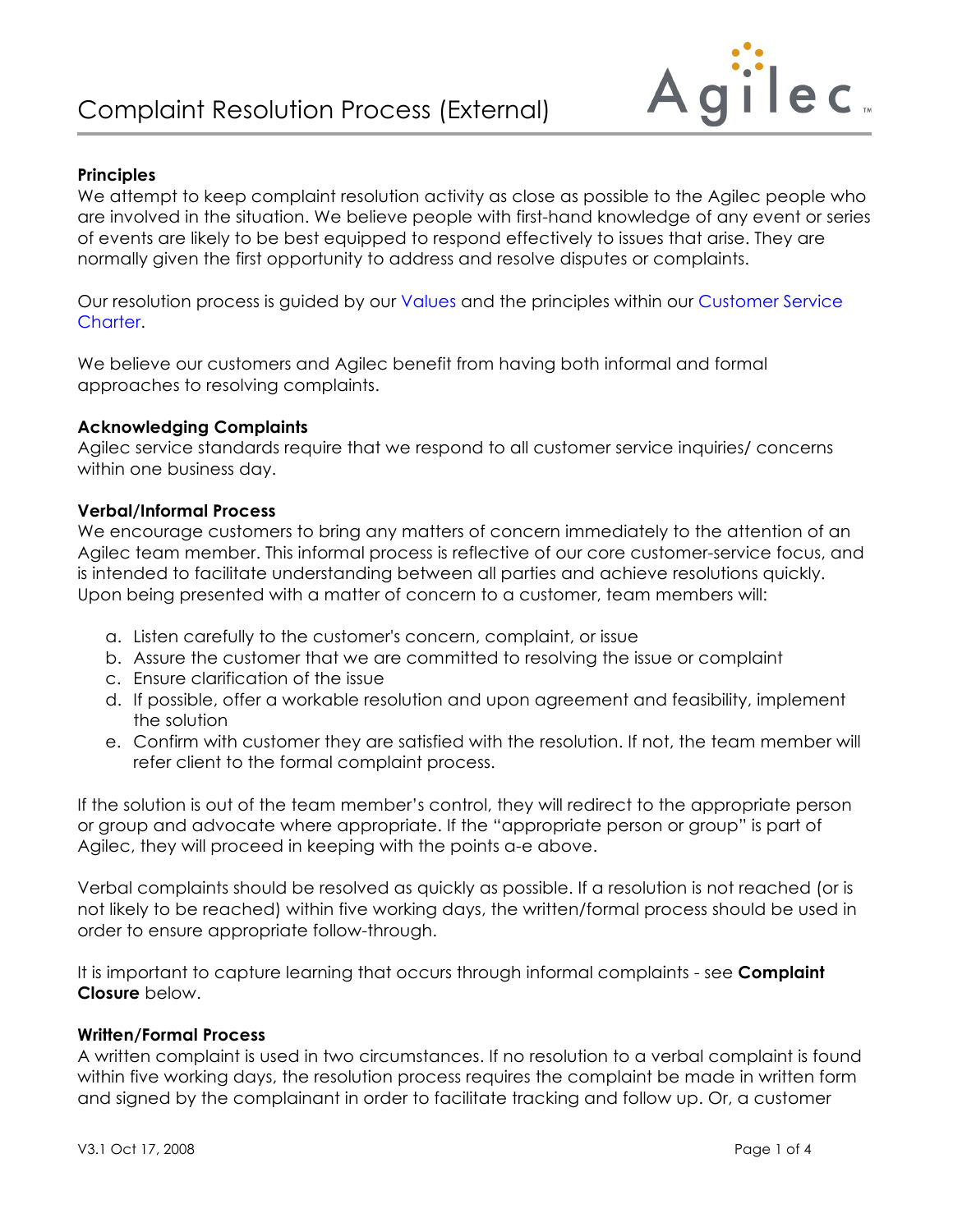# Complaint Resolution Process (External)



may choose to provide a complaint in writing at any time, bypassing the verbal complaint stage. Complaints should be submitted on the Agilec Complaint Form.

During the formal/written resolution process each step is monitored and next steps are documented to ensure understanding of all parties and facilitate follow-through.

Our **Complaint Form** is available at each Agilec location upon request or it can be downloaded from our Agilec website [here.](http://www.agilec.ca/sites/default/files/complaint20form20external.pdf)

## *Process Flow*

- a) The recipient of a written complaint is responsible for immediately forwarding the complaint form to either their Team Leader or the VP Quality Assurance (VP QA).
- b) A Team Leader who receives a written complaint directly or through another employee is responsible to immediately forward the complaint form to the VP QA.
- c) The VP QA will review the complaint and confirm who is responsible for follow-up (normally the Team Leader closest to the situation).
- d) The VP QA will contact the complainant to acknowledge receipt of the written complaint and inform of next steps within one business day.
- e) The person responsible for addressing the complaint will guide the resolution process in accordance with the resolution stages below, and will forward status updates, and copies of action plans and all other documentation to the VP QA, who will monitor the process throughout.
- f) Upon resolution of a complaint, the responsible party will summarize the outcome and submit the summary to QA (see Complaint Closure below).
- g) Upon receipt of an outcome summary, QA will contact the customer to assess their satisfaction with the resolution and the complaint handling process.

## *Stage One: TEAM LEADER*

Stage one is to be completed within five business days.

- a. The responsible Team Leader consults involved team members to investigate the matter and evaluate possible responses (In many cases it will be possible for this process to begin even before responsibility is formally confirmed by QA).
- b. The responsible Team Leader contacts the complainant to gather information, discuss potential remedial action, and seek feedback (Steps a. and b. must be taken within ONE BUSINESS DAY of awareness of the complaint by the responsible TL).
- c. Through open communication with all parties, the TL attempts to facilitate a mutually acceptable response to the complaint. When this is achieved, the TL documents the details for all involved, including an action plan and timelines for anything that needs to be completed. Once an action plan has been agreed upon, no further escalation to other stages occurs, and the action plan is implemented. Closure follows completion of the action plan.
- d. If an action plan is not in place within five business days, or if it becomes apparent at any point that stage one is unlikely to result in an acceptable resolution, the process proceeds immediately to stage two and responsibility is transferred to the Divisional Coordinator.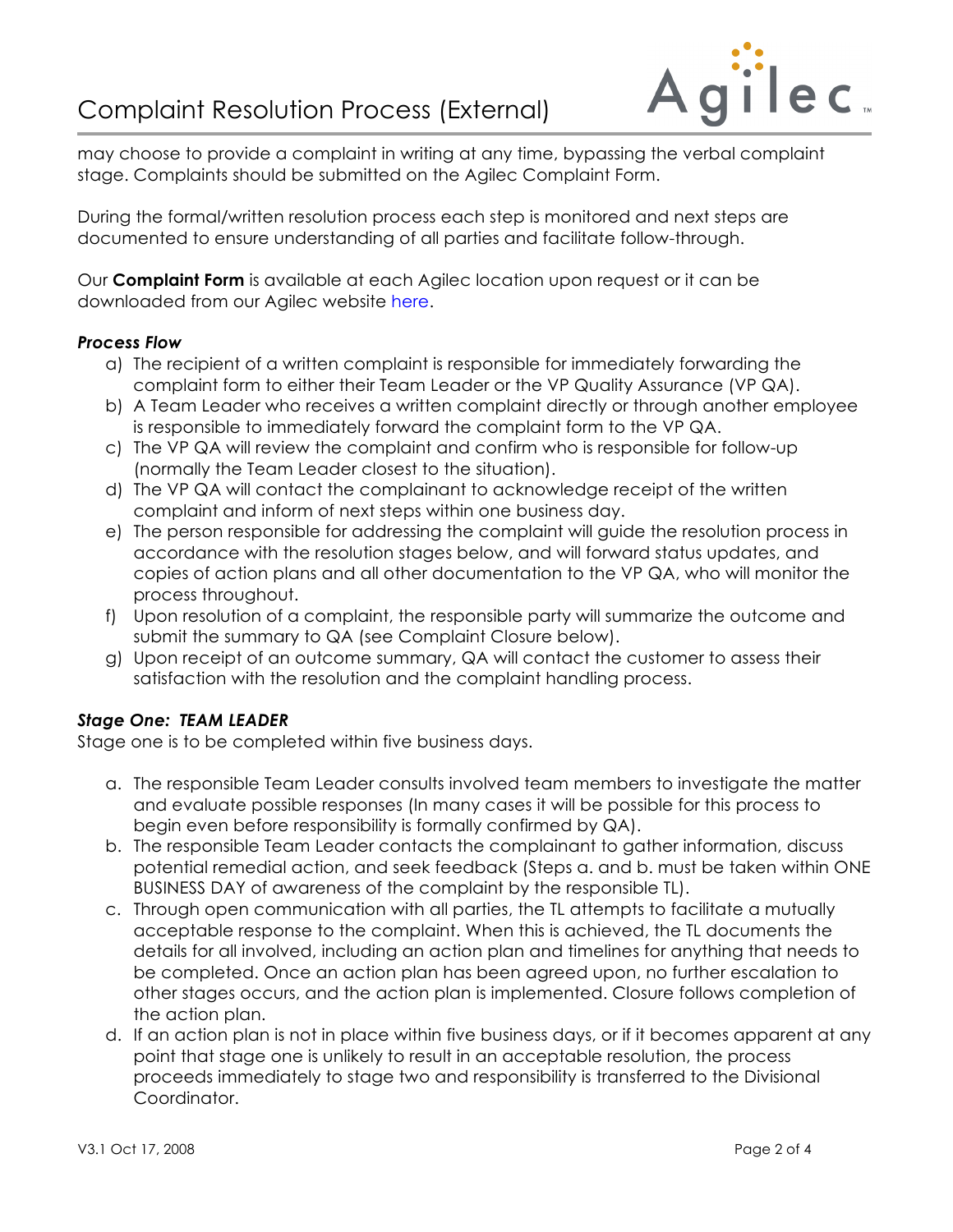

## *Stage Two: SENIOR LEADER (SL)*

Stage two is to be completed within five business days.

When the efforts from stage one have not resolved the complaint, the appropriate SL (as designated by the VP QA)**:** 

- a. Assumes responsibility for addressing the complaint.
- b. Takes appropriate steps to resolve the situation, including assessing the situation for its implications to Agilec business relationships, systems, and finances, including a scan of possible contractual obligations.
- c. When a response is agreed upon, the SL documents the details for all involved, including an action plan and timelines for anything that needs to be completed. Once an action plan has been agreed upon, no further escalation to stage three occurs, and the action plan is implemented. Closure follows completion of the action plan.
- d. If an action plan is not in place within five business days, or if it becomes apparent at any point that stage two is unlikely to result in an acceptable resolution, the process proceeds immediately to stage three and responsibility is transferred to the CEO.

## *Stage Three: CEO*

Stage three is to be completed within five business days.

When the efforts from the first stage have not resolved the complaint, the CEO**:** 

- a. Assumes responsibility for bringing the complaint to closure.
- b. Takes appropriate steps to resolve the situation. This could include a systemic review to strategize changes that may be needed to deal with recurring problems; or communicating any changes made to the complainant to restore a positive working relationship with the complainant as one affected by our activities.
- c. When a conclusion is reached, the CEO documents the details for all involved, including an action plan and timelines for anything that needs to be completed. Closure occurs when there is no further action to be taken.

# **Complaint Closure**

## *Informal Complaints*

Resolutions are documented and shared with the team and divisional coordinator if there are potential learning opportunities and/or possible systemic changes to be made. Privacy and confidentiality are respected and no personal information is provided.

## *Formal Complaints*

- a. A formal/written complaint is closed when all action required has been taken.
- b. At the point of closure, the person responsible will consider the nature of the complaint and the resolution, and take appropriate steps to prevent future similar complaints throughout the organization.